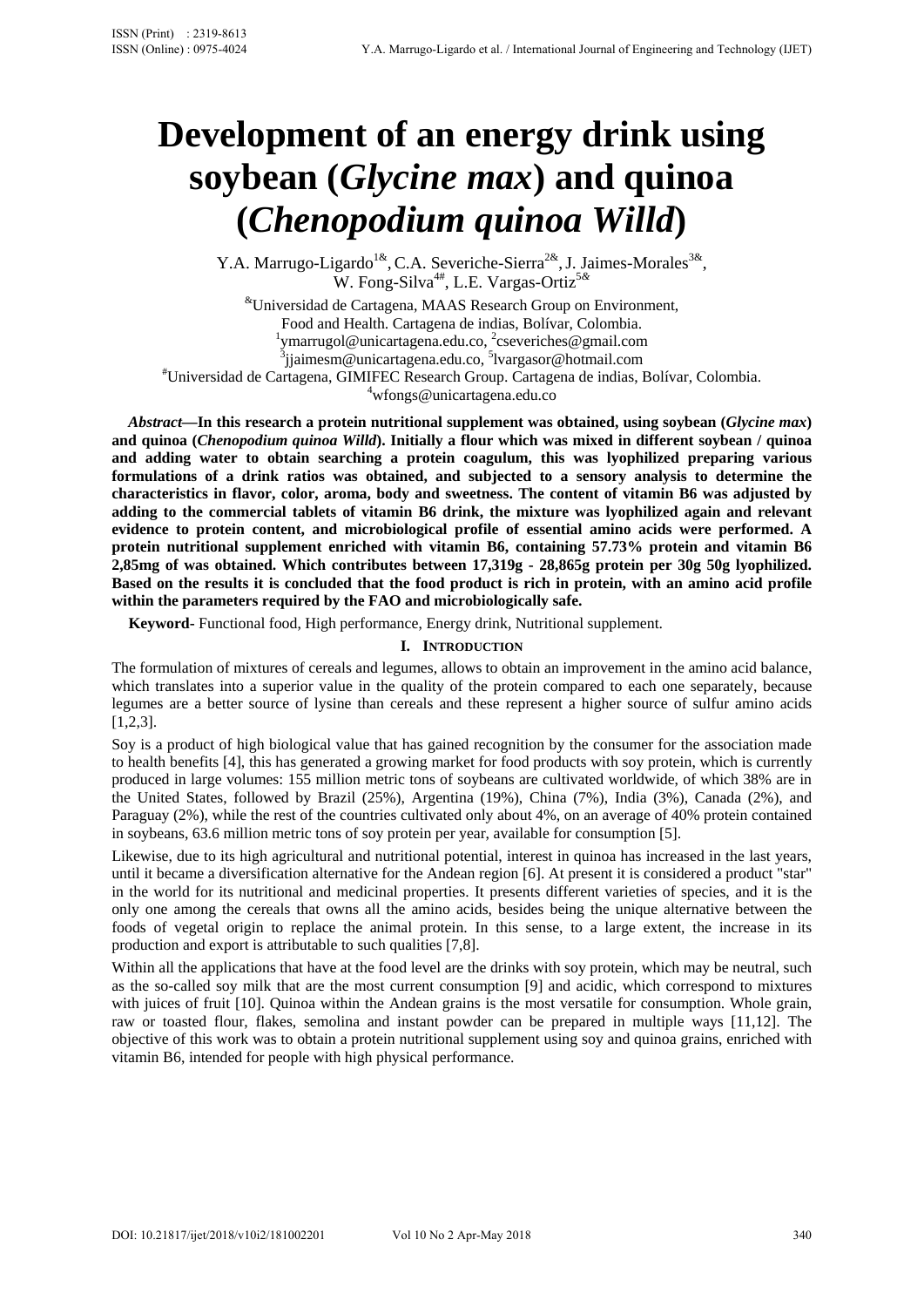#### **II. MATERIALS AND METHODS**

# **Physical Determination and Proximal Chemical Composition**

The physicochemical determinations are the tests that refer to the bromatological characteristics, were made by estimation of the proximal composition through finely ground samples. The methods used for physicochemical characteristics are shown in Table 1.

| Parameter                                   | Method      |  |  |
|---------------------------------------------|-------------|--|--|
| Humidity                                    | AOAC 925.10 |  |  |
| Protein                                     | AOAC 920.87 |  |  |
| <b>Total Carbohydrates or Carbohydrates</b> | AOAC 995.13 |  |  |
| Grease                                      | AOAC 920.39 |  |  |
| Ashes                                       | AOAC 923.03 |  |  |

#### **Obtaining the flour**

To ensure a fine and homogeneous material, two grinds were made to the grain samples, an initial one in order to achieve a low tegument flour. In addition, a second to get smaller particles. Both grinding products will be sifted; the soybeans will be partially defatted.

# **Protein Extraction Method**

The method for the extraction of proteins was done by wet method, the flour obtained from soybean and quinoa was obtained, then the flour with a higher protein content was chosen and flour-water suspensions were prepared in ratios of 1: 6, 1 : 7: 1: 8: 1: 9, 1:10. The mixture is heated at 40  $\degree$  C for 40 min. With constant stirring and adjusting the pH of the medium to 7 using 1N NaOH, then let stand and decant. The supernatant is removed and the amylaceous residue obtained in the bottom is washed twice with water under the same conditions of time and temperature, with stirring to solubilize the protein of the mixture, adjusting pH, centrifuging for a determined time and decanting to obtain the proteins and starch residues. Finally, the protein extract and the supernatants are deposited in the same container [13].

### **Obtaining the final formulation of the beverage**

Having obtained the results of the sensory analysis, the ideal formulation for the final beverage is chosen, based on those parameters that influence the evaluated characteristics, as for example for its color the most relevant parameter is the addition of dye, therefore the amount of this is the one that gives us the characteristic of intensity and tone.

#### **III.RESULTS AND DISCUSSION**

#### **Initial Characterization**

The bromatological analyzes show that soy has a much higher protein content than that of quinoa, and these are found in 30.255% and 19.90% of protein, comparing with some other vegetable products we are aware that they are highly protein rich products and which complement each other perfectly. For the extraction of the flours, equal weights were used, taking 8000 g of soybean and quinoa, from which was obtained 6175 g of Integral soybean meal and 6900 g of integral quinoa flour, this being a yield of 77.18% and 86.26% respectively.

Table 2 shows the evaluation of the flour sample preparation process, the flour combination with the highest protein content was the formula 70/30, with a protein content of 28.59%, as measured that the content of soybeans increased as protein content increased, we can infer that soybeans by containing a higher percentage of protein is the element that contributes more of this nutritional component.

| Parameters    | Unit    | Soybean | Ouinoa | Flour 70/30 |
|---------------|---------|---------|--------|-------------|
| Protein       | $(\% )$ | 30,255  | 14,900 | 28,590      |
| Grease        | $(\% )$ | 23.920  | 5,780  | 18,480      |
| Humidity      | $(\%)$  | 7,600   | 10,820 | 8,560       |
| Carbohydrates | $(\% )$ | 28,890  | 59,720 | 35,210      |
| Ashes         | $(\% )$ | 5,350   | 2,545  | 4,500       |
| Raw Fiber     | $(\%)$  | 3,985   | 6,235  | 4,660       |

Table II. Nutritional comparison of soybean, quinoa and flour S / Q 70/30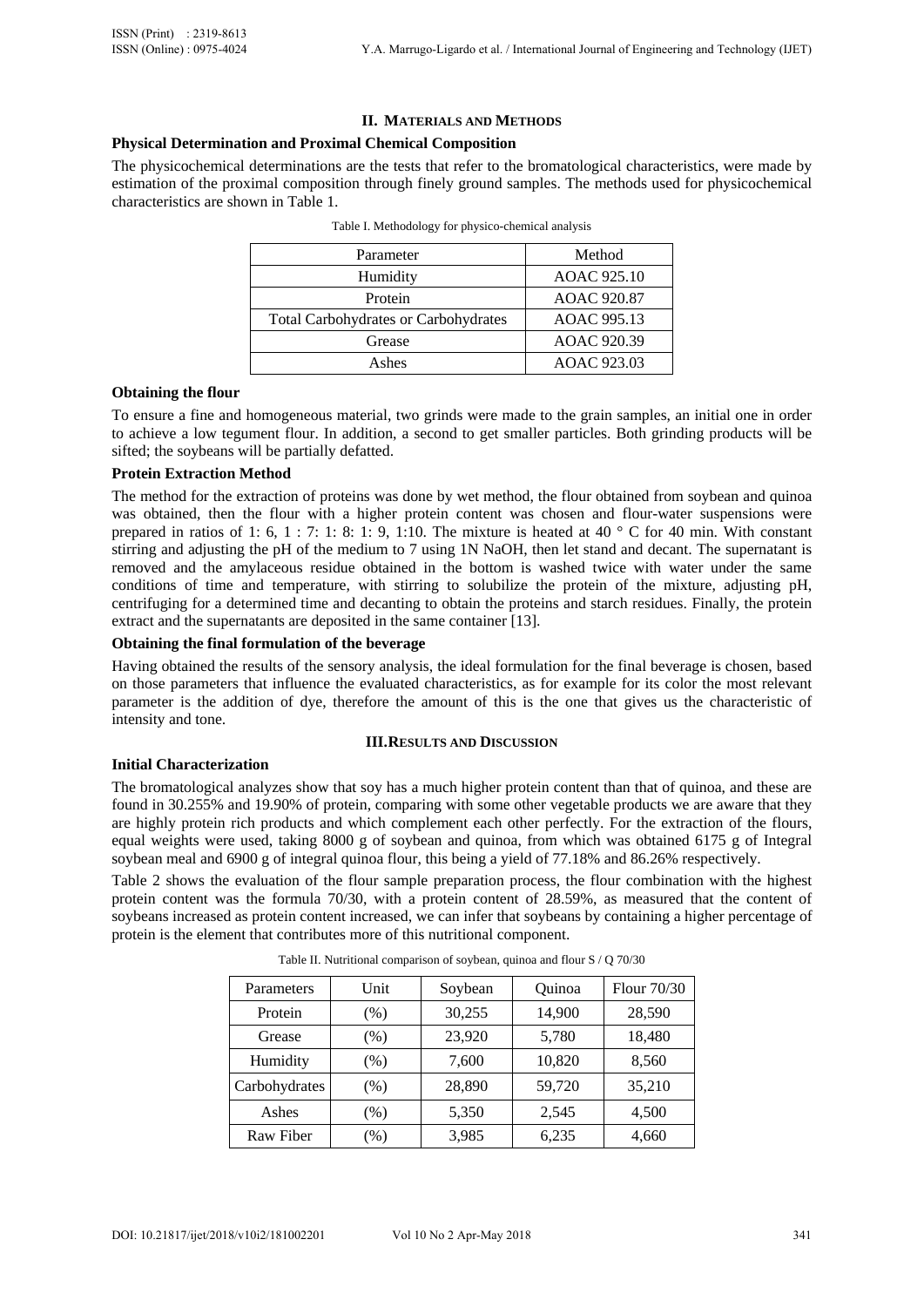### **Evaluation of chemical analysis of protein concentrate**

After lyophilizing the protein clot, a concentrated product was obtained with 9.5% moisture, 65.85% protein and 24.8% total solids. The weight of the concentrate obtained was 70 g and starting from 100 g of  $S / Q$  flour mixture, with three dilutions of which a protein extract of 2500 ml was obtained, which provided 1500 ml of protein coagulum. With a yield of 70% based on the flour mixture S / Q and of 2.8% and 4.66% in relation to the protein extract and the protein clot respectively.

# **Evaluation of SNPEB6 lyophilization**

45.6 g of lyophilizate were obtained, starting from 200 g of the mixture, indicating a yield of 22.8%, the protein content is in the range of 57.73% which gives us 26.32 g. The tests made for reconstitution after being evaluated sensorially, show that 30 grams to 40 grams of lyophilized must be used for 170mL - 160mL of water, providing this mixture an amount of protein between  $17.32g - 23.10g$  per dilution. It is possible to make a dilution with a larger amount of lyophilizate, such as 50g of lyophilized per 150mL of water, although this provides us with a higher protein content of 28.87g, its characteristics were not well accepted by the panel.

Although the protein content of the final product does not meet the recommendations of the FAO / WHO / UN, Colombian Institute of Family Welfare (ICBF) and the GDR, which range from 40g to 60g daily protein for a healthy adult, however it provides about 50% of the requirement, leaving the other 50% to the daily diet, thus becoming a product of excellent protein source and nutritional quality. The amino acid profile of the nutritional supplement is above the essential amino acid requirements of the ideal proteins as shown in Table 2, thus meeting the body's needs during its intake.

| Table III. Comparison of essential amino acid requirements of the ideal proteins with the amino acid profile of the protein nutritional |
|-----------------------------------------------------------------------------------------------------------------------------------------|
| supplement                                                                                                                              |

| Aminoacids                            | Young children (0<br>- 6 months) needs<br>(mg/dfa/Kg) | Children $(10 - 12)$<br>years) Needs<br>$(mg/di\mathcal{A}Kg)$ | <b>Adults Needs</b><br>(mg/dfa/Kg) | Ideal<br>composition<br>(mg/Kg) | Freeze-dried<br>composition<br>(mg/Kg) |
|---------------------------------------|-------------------------------------------------------|----------------------------------------------------------------|------------------------------------|---------------------------------|----------------------------------------|
| Histidine                             | 28                                                    | $\Omega$                                                       | $\Omega$                           | $\Omega$                        | 74,6                                   |
| Isoleucine                            | 70                                                    | 30                                                             | 10                                 | 18                              | 41,15                                  |
| Leucine                               | 161                                                   | 45                                                             | 14                                 | 25                              | 379,9                                  |
| Lysine                                | 103                                                   | 60                                                             | 12                                 | 22                              | 47,30                                  |
| Methionine $(+$<br>cysteine) a        | 58                                                    | 27                                                             | 13                                 | 24                              | 42,20                                  |
| Phenylalanine $(+$<br>tyrosine) b     | 125                                                   | 27                                                             | 14                                 | 25                              | 87,85                                  |
| Threonine                             | 87                                                    | 35                                                             | $\overline{7}$                     | 13                              | 58,70                                  |
| Tryptophan                            | 17                                                    | $\overline{4}$                                                 | 3,5                                | 6,5                             | 61,40                                  |
| Valine                                | 93                                                    | 33                                                             | 10                                 | 18                              | 34,50                                  |
| <b>Total Essential</b><br>Amino Acids | 742                                                   | 261                                                            | 83,50                              | 151,50                          | 827,60                                 |

a Cysteine can provide up to one-third of the total needs for sulfur amino acids

b Tyrosine can contribute up to one-third of the total aromatic amino acid requirement

If we compare the amino acid content of soybeans with FAO standards we can observe that the product obtained has the characteristics of a good supplement because its content conforms to the FAO standard. We also see that it exceeds soybeans as shown in Table 3 in comparison to its limiting amino acid content, which is methionine + cysteine, with the latter being 42.2 mg / kg and soybeans 28 mg / kg, as with cow's milk, and wheat.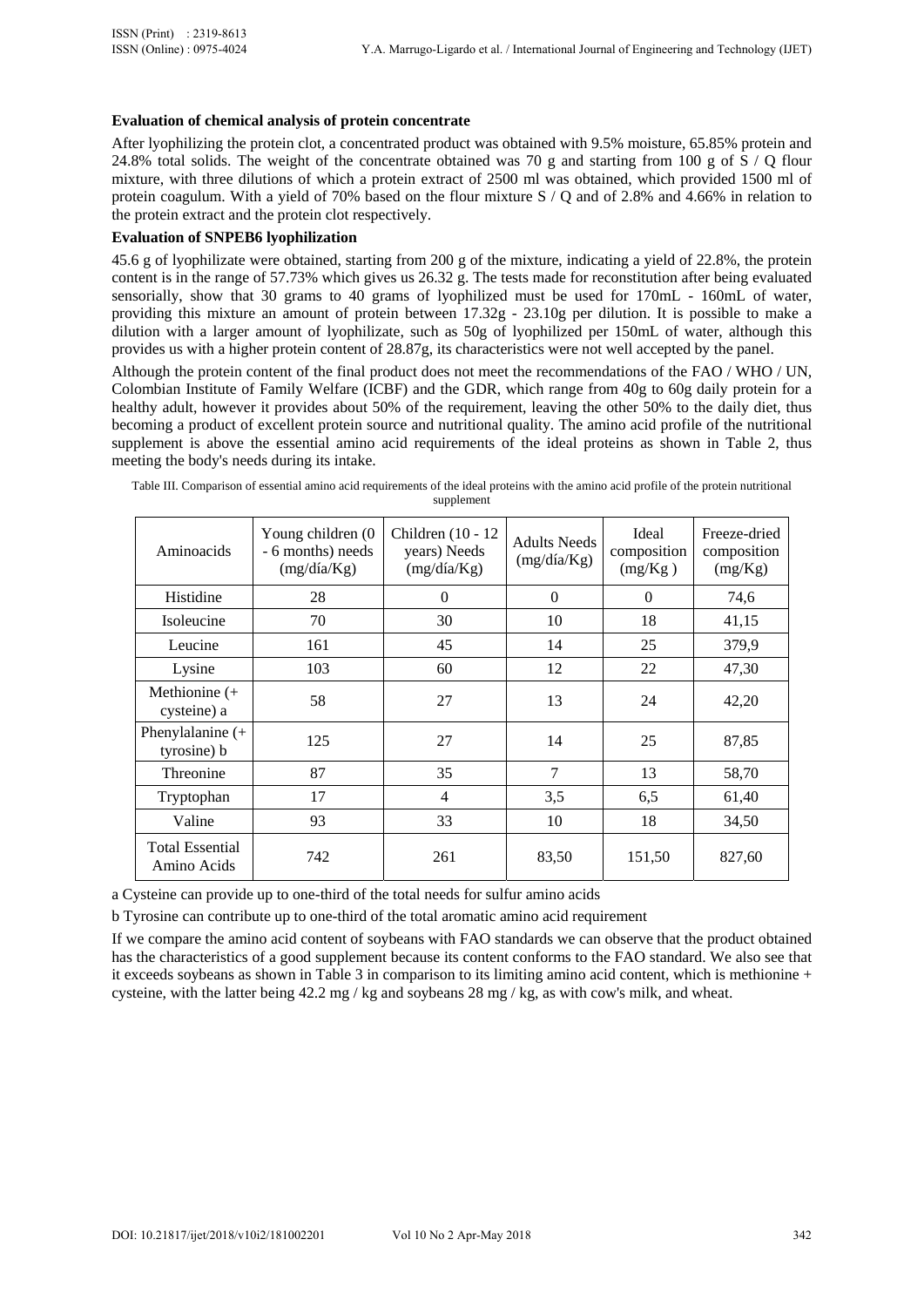| Parameters                                           | Cow<br>milk     | Chicken<br>egg | Meat<br>(beef) | Wheat           | Grain<br>Soybeans | Ouinoa<br>beans | Supplement | <b>FAO</b> |
|------------------------------------------------------|-----------------|----------------|----------------|-----------------|-------------------|-----------------|------------|------------|
| Histidine                                            | 27              | 22             | 34             | 25              | 28                | 27              | 74,60      | $\Omega$   |
| Isoleucine                                           | 47              | 54             | 48             | 35              | 50                | 64              | 41,15      | 40         |
| Leucine                                              | 95              | 86             | 81             | 72              | 85                | 71              | 379,9      | 70         |
| Lysine                                               | 78              | 70             | 89             | 31 <sup>a</sup> | 70                | 66              | 47,30      | 55         |
| Methionine $+$<br>cysteine                           | 33 <sup>a</sup> | 57             | 40             | 43              | 28 <sup>a</sup>   | 45              | 62,20      | 35         |
| Phenylalanine $+$<br>Tyrosine                        | 102             | 93             | 80             | 80              | 88                | 74              | 87,85      | 60         |
| Threonine                                            | 44              | 47             | 46             | 31              | 42                | 48              | 58,70      | 40         |
| Tryptophan                                           | 14              | 17             | 11             | 12              | 14                | 11              | 61,40      | 10         |
| Valine                                               | 64              | 66             | 50             | 47              | 53                | 50              | 34,50      | 50         |
| Total essential<br>amino acids,<br>without histidine | 477             | 490            | 445            | 351             | 430               | 429             | 773        | 360        |

Table IV. Comparative content of essential amino acids and nutritive value of soybean, quinoa and SNPEB6 protein in relation to the FAO standard

a Limiting amino acid in the diet

The amount of vitamin B6 in the protein nutritional supplement is at a rate of 2.85mg, well above the requirement, since the supplement contains between 17 - 23g of protein and the calculation for this amount is 0.345mg. According to the ICBF and the GDR, the vitamin content supplies the daily needs of the different groups of consumers, finding that for these the recommendations are: for infants 0.6mg / day, children 3mg / day, adolescents 1.9mg / day, adults 2.1mg / day and women in pregnancy and / or lactation, 2.6mg / day. Being that the nutritional supplement protein has a content of 2.85mg / kg.

#### **IV.CONCLUSIONS**

From the results obtained, the following conclusions can be presented: 1) A protein-rich food product was obtained, with an amino acid profile within the parameters required by the FAO and microbiologically safe; 2) The bromatology tests show that it is a product rich in nutrients, which does not render irrelevant its other components in the strict sense that is not a purely protein product but also contains other nutritional characteristics; 3) The vitamin B6 content makes it a product that ensures its assimilation, as it is within the established, which should be on average 13mg/kg of protein and the reference intakes are based on 15mg/kg of protein.

#### **V. REFERENCES**

- [1] J. Jaimes, I. Rios and C. Severiche, Nanotechnology and its applications in the food industry, Revista Alimentos Hoy, 25, (2017), 51– 76.
- [2] J. Jaimes, A. Acosta, C. Severiche, Y. Marrugo and E. Bedoya, Evaluation of the Functional Properties of Prosopis juliflora Protein Concentrate Obtained by Different Methods, International Journal Of Engineering And Technology, 9, (2017), 3841-3847
- [3] I. Baldiris, Y. Marrugo, C. Severiche, J. Jaimes, W. Fong, L. Vargas, E. Bedoya and H. Cohen, Delayed Organoleptic Maturation of Tomato Variety Milano (Lycopersicum esculentum Mill) Using Giberelina, International Journal of ChemTech Research, 10, (2017), 1032-1037.
- [4] A. Ebert, C. Chang, M. Yan and R. Yang, Nutritional composition of mungbean and soybean sprouts compared to their adult growth stage, Food Chemistry, 237, (2017), 15-22.
- [5] A. Teixeira, L. Ribeiro, S. Rezende, E. Barros and M. Moreira, Development of a method to quantify sucrose in soybean grains, Food Chemistry, 130, (2012), 1134-1136.
- [6] S. Navruz and N. Sanlier, Nutritional and health benefits of quinoa (Chenopodium quinoa Willd.), Journal of Cereal Science, 69, (2016), 371-376.
- [7] F. Huaman, E. Toscano, O. Acosta, D. Rojas, M. Inocente, D. Garrido and M. Guevara, Estudio genotóxico de una bebida experimental de quinua, kiwicha y kañiwa, Revista Peruana de Biología, 21, (2014), 251-258.
- [8] G. De Santis, C. Maddaluno, T. D'Ambrosio, A. Rascio, M. Rinaldi and J. Troisi, Characterisation of quinoa (Chenopodium quinoa Willd.) accessions for the saponin content in Mediterranean environment, Italian Journal Of Agronomy, 11, (2016), 277-281.
- [9] M. Grace, C. Danao, R. Zandonadi and R. Gates, Development of a grain monitoring probe to measure temperature, relative humidity, carbon dioxide levels and logistical information during handling and transportation of soybeans, Computers and Electronics in Agriculture, 119, (2015), 74-82.
- [10] P. Cerezal, E. Acosta, G. Rojas, N. Romero and R. Arcos, Desarrollo de una bebida de alto contenido proteico a partir de algarrobo, lupino y quinoa para la dieta de preescolares, Nutrición Hospitalaria, 27, (2012), 232-243. Ç